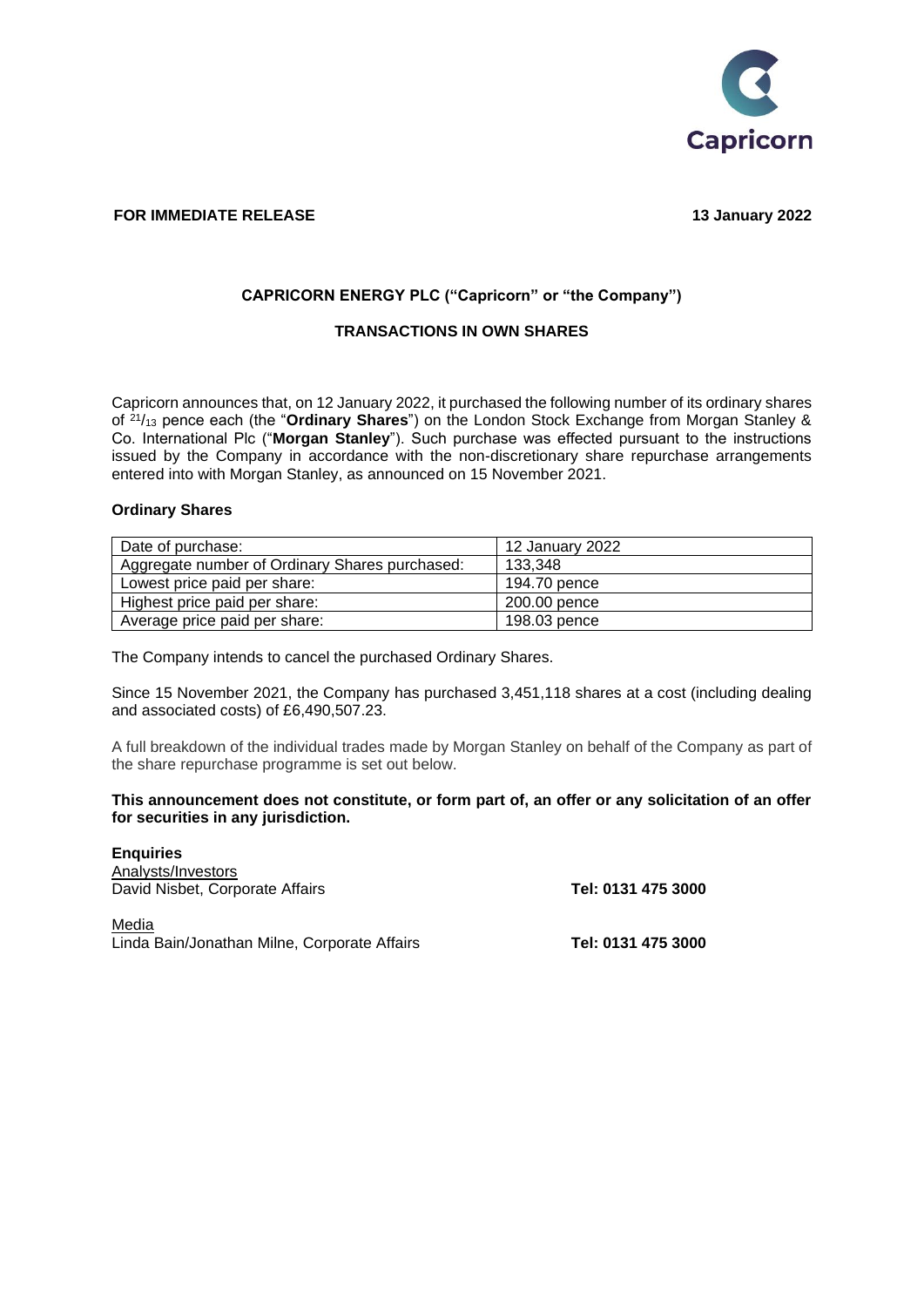## Transaction Details:

| Date       | <b>Time</b><br>(BST) | <b>Price</b><br>(pence) | Quantity<br>bought | <b>Exchange Venue</b> | <b>Reference</b><br>number of the<br>transaction |
|------------|----------------------|-------------------------|--------------------|-----------------------|--------------------------------------------------|
| 12/01/2022 | 08:00:27             | 194.90                  | 224                | LSE                   | E08o9SNd4FRB                                     |
| 12/01/2022 | 08:00:39             | 194.70                  | 668                | LSE                   | E08o9SNd4Gxi                                     |
| 12/01/2022 | 08:01:09             | 196.10                  | 2,841              | LSE                   | E08o9SNd4J9h                                     |
| 12/01/2022 | 08:01:43             | 197.90                  | 1,427              | LSE                   | E08o9SNd4LHc                                     |
| 12/01/2022 | 08:01:43             | 197.90                  | 215                | LSE                   | E08o9SNd4LHg                                     |
| 12/01/2022 | 08:02:07             | 197.90                  | 1,065              | LSE                   | E08o9SNd4MI4                                     |
| 12/01/2022 | 08:03:46             | 198.80                  | 1,131              | LSE                   | E08o9SNd4QdU                                     |
| 12/01/2022 | 08:04:13             | 198.70                  | 948                | LSE                   | E08o9SNd4Rp8                                     |
| 12/01/2022 | 08:06:46             | 199.50                  | 1,045              | LSE                   | E08o9SNd4Y7F                                     |
| 12/01/2022 | 08:46:26             | 200.00                  | 3,000              | LSE                   | E08o9SNd5cHa                                     |
| 12/01/2022 | 08:46:26             | 200.00                  | 1,438              | LSE                   | E08o9SNd5cHf                                     |
| 12/01/2022 | 08:46:26             | 200.00                  | 949                | LSE                   | E08o9SNd5cHh                                     |
| 12/01/2022 | 08:46:26             | 200.00                  | 611                | LSE                   | E08o9SNd5cHj                                     |
| 12/01/2022 | 08:46:26             | 200.00                  | 235                | LSE                   | E08o9SNd5cHw                                     |
| 12/01/2022 | 08:46:26             | 200.00                  | 389                | LSE                   | E08o9SNd5cHy                                     |
| 12/01/2022 | 08:50:33             | 199.90                  | 315                | LSE                   | E08o9SNd5i6S                                     |
| 12/01/2022 | 08:50:33             | 199.90                  | 690                | LSE                   | E08o9SNd5i6X                                     |
| 12/01/2022 | 08:50:33             | 199.80                  | 800                | LSE                   | E08o9SNd5i7Y                                     |
| 12/01/2022 | 08:50:33             | 199.80                  | 289                | LSE                   | E08o9SNd5i7a                                     |
| 12/01/2022 | 08:50:35             | 199.50                  | 1,542              | LSE                   | E08o9SNd5iES                                     |
| 12/01/2022 | 08:51:45             | 199.80                  | 126                | LSE                   | E08o9SNd5k45                                     |
| 12/01/2022 | 08:51:45             | 199.80                  | 450                | LSE                   | E08o9SNd5k4B                                     |
| 12/01/2022 | 08:51:45             | 199.80                  | 656                | LSE                   | E08o9SNd5k4G                                     |
| 12/01/2022 | 08:55:08             | 199.70                  | 1,292              | LSE                   | E08o9SNd5oXi                                     |
| 12/01/2022 | 08:55:08             | 199.70                  | 1,386              | LSE                   | E08o9SNd5oY4                                     |
| 12/01/2022 | 08:55:57             | 199.60                  | 2,765              | LSE                   | E08o9SNd5prG                                     |
| 12/01/2022 | 08:56:04             | 199.30                  | 1,009              | LSE                   | E08o9SNd5q92                                     |
| 12/01/2022 | 09:10:41             | 200.00                  | 1,330              | LSE                   | E08o9SNd695h                                     |
| 12/01/2022 | 09:10:43             | 199.80                  | 1,082              | LSE                   | E08o9SNd6998                                     |
| 12/01/2022 | 09:47:03             | 199.80                  | 56                 | LSE                   | E08o9SNd6IAQ                                     |
| 12/01/2022 | 09:47:03             | 199.80                  | 395                | LSE                   | E08o9SNd6IAS                                     |
| 12/01/2022 | 09:47:03             | 199.80                  | 493                | LSE                   | E08o9SNd6IAV                                     |
| 12/01/2022 | 09:47:03             | 199.70                  | 520                | LSE                   | E08o9SNd6lB4                                     |
| 12/01/2022 | 09:47:03             | 199.70                  | 129                | LSE                   | E08o9SNd6lBA                                     |
| 12/01/2022 | 09:47:03             | 199.70                  | 456                | LSE                   | E08o9SNd6IBC                                     |
| 12/01/2022 | 09:47:04             | 199.60                  | 56                 | LSE                   | E08o9SNd6IEG                                     |
| 12/01/2022 | 09:48:21             | 199.60                  | 251                | LSE                   | E08o9SNd6m7R                                     |
| 12/01/2022 | 09:48:21             | 199.60                  | 739                | LSE                   | E08o9SNd6m7V                                     |
| 12/01/2022 | 09:52:59             | 199.50                  | 1,117              | LSE                   | E08o9SNd6rDb                                     |
| 12/01/2022 | 09:52:59             | 199.50                  | 609                | LSE                   | E08o9SNd6rDd                                     |
| 12/01/2022 | 09:52:59             | 199.50                  | 337                | LSE                   | E08o9SNd6rDg                                     |
| 12/01/2022 | 10:15:17             | 198.00                  | 1,059              | LSE                   | E08o9SNd7GQx                                     |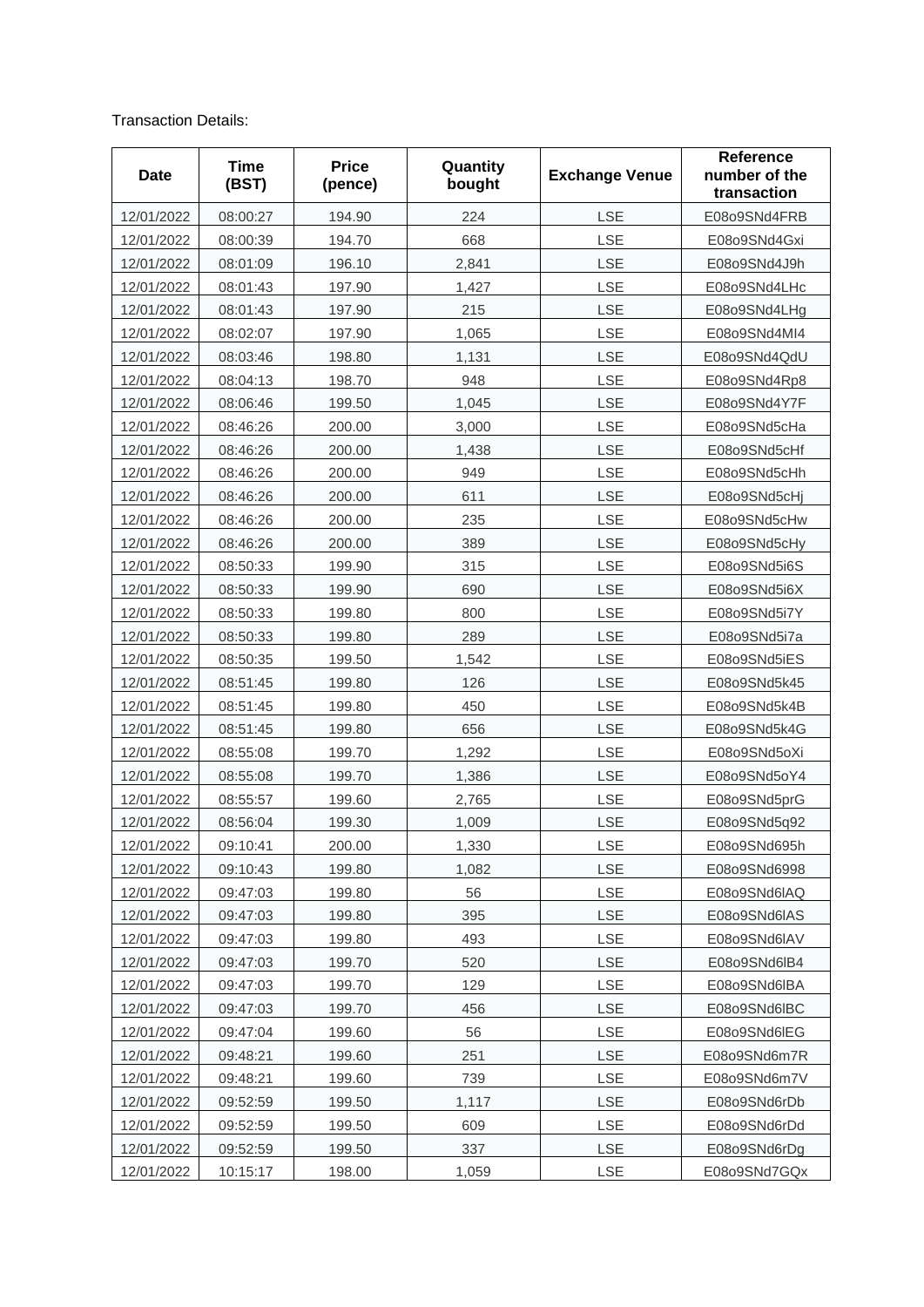| 12/01/2022 | 10:22:24 | 198.00 | 1,080 | <b>LSE</b> | E08o9SNd7PQI |
|------------|----------|--------|-------|------------|--------------|
| 12/01/2022 | 10:34:49 | 198.50 | 1,371 | LSE        | E08o9SNd7esA |
| 12/01/2022 | 10:34:49 | 198.50 | 200   | LSE        | E08o9SNd7esF |
| 12/01/2022 | 10:34:49 | 198.50 | 26    | LSE        | E08o9SNd7esK |
| 12/01/2022 | 10:46:14 | 198.40 | 1,303 | LSE        | E08o9SNd7qbC |
| 12/01/2022 | 11:13:41 | 199.20 | 400   | LSE        | E08o9SNd8HWs |
| 12/01/2022 | 11:13:41 | 199.20 | 400   | LSE        | E08o9SNd8HWu |
| 12/01/2022 | 11:13:41 | 199.20 | 2,544 | LSE        | E08o9SNd8HWw |
| 12/01/2022 | 11:13:41 | 199.20 | 400   | LSE        | E08o9SNd8HWy |
| 12/01/2022 | 11:13:41 | 199.20 | 105   | <b>LSE</b> | E08o9SNd8HX1 |
| 12/01/2022 | 11:15:00 | 199.70 | 3,022 | LSE        | E08o9SNd8J1I |
| 12/01/2022 | 11:15:00 | 199.70 | 800   | LSE        | E08o9SNd8J1M |
| 12/01/2022 | 11:15:00 | 199.70 | 662   | LSE        | E08o9SNd8J1Q |
| 12/01/2022 | 11:15:00 | 199.70 | 800   | LSE        | E08o9SNd8J1U |
| 12/01/2022 | 11:15:00 | 199.70 | 111   | LSE        | E08o9SNd8J1b |
| 12/01/2022 | 11:15:00 | 199.70 | 1,560 | LSE        | E08o9SNd8J1Z |
| 12/01/2022 | 11:16:11 | 199.80 | 2,419 | LSE        | E08o9SNd8Kdc |
| 12/01/2022 | 11:16:11 | 199.80 | 1,975 | <b>LSE</b> | E08o9SNd8Kde |
| 12/01/2022 | 11:16:23 | 199.70 | 191   | LSE        | E08o9SNd8KqG |
| 12/01/2022 | 11:16:23 | 199.70 | 400   | LSE        | E08o9SNd8KqI |
| 12/01/2022 | 11:16:23 | 199.70 | 400   | LSE        | E08o9SNd8KqK |
| 12/01/2022 | 11:16:23 | 199.70 | 360   | <b>LSE</b> | E08o9SNd8KqM |
| 12/01/2022 | 11:16:23 | 199.70 | 1,580 | LSE        | E08o9SNd8KqR |
| 12/01/2022 | 11:16:23 | 199.70 | 1,128 | LSE        | E08o9SNd8KqT |
| 12/01/2022 | 11:16:28 | 199.60 | 2,140 | LSE        | E08o9SNd8Kzy |
| 12/01/2022 | 11:17:57 | 199.40 | 1,122 | LSE        | E08o9SNd8M1U |
| 12/01/2022 | 11:24:03 | 199.30 | 1,149 | LSE        | E08o9SNd8QeK |
| 12/01/2022 | 11:35:15 | 199.40 | 423   | LSE        | E08o9SNd8Zmt |
| 12/01/2022 | 11:35:15 | 199.40 | 869   | LSE        | E08o9SNd8Zmv |
| 12/01/2022 | 11:35:15 | 199.30 | 1,033 | LSE        | E08o9SNd8ZpF |
| 12/01/2022 | 11:36:30 | 199.20 | 1,074 | LSE        | E08o9SNd8amX |
| 12/01/2022 | 11:36:31 | 199.10 | 607   | LSE        | E08o9SNd8aoB |
| 12/01/2022 | 11:36:31 | 199.10 | 918   | LSE        | E08o9SNd8aoD |
| 12/01/2022 | 11:41:01 | 199.00 | 1,044 | LSE        | E08o9SNd8eiZ |
| 12/01/2022 | 11:44:27 | 198.80 | 1,355 | LSE        | E08o9SNd8hWI |
| 12/01/2022 | 11:44:27 | 198.80 | 100   | LSE        | E08o9SNd8hWK |
| 12/01/2022 | 12:00:05 | 197.80 | 1,121 | LSE        | E08o9SNd8xCa |
| 12/01/2022 | 12:04:58 | 197.90 | 52    | <b>LSE</b> | E08o9SNd91yH |
| 12/01/2022 | 12:04:58 | 197.90 | 898   | LSE        | E08o9SNd91yM |
| 12/01/2022 | 12:14:36 | 198.20 | 955   | LSE        | E08o9SNd9Biz |
| 12/01/2022 | 12:14:36 | 198.10 | 939   | LSE        | E08o9SNd9Bk7 |
| 12/01/2022 | 12:14:37 | 198.00 | 1,120 | LSE        | E08o9SNd9Bkj |
| 12/01/2022 | 12:32:17 | 197.80 | 500   | LSE        | E08o9SNd9R3C |
| 12/01/2022 | 12:32:17 | 197.80 | 670   | LSE        | E08o9SNd9R3E |
| 12/01/2022 | 13:08:09 | 198.00 | 691   | LSE        | E08o9SNd9rLK |
| 12/01/2022 | 13:08:09 | 198.00 | 374   | LSE        | E08o9SNd9rLM |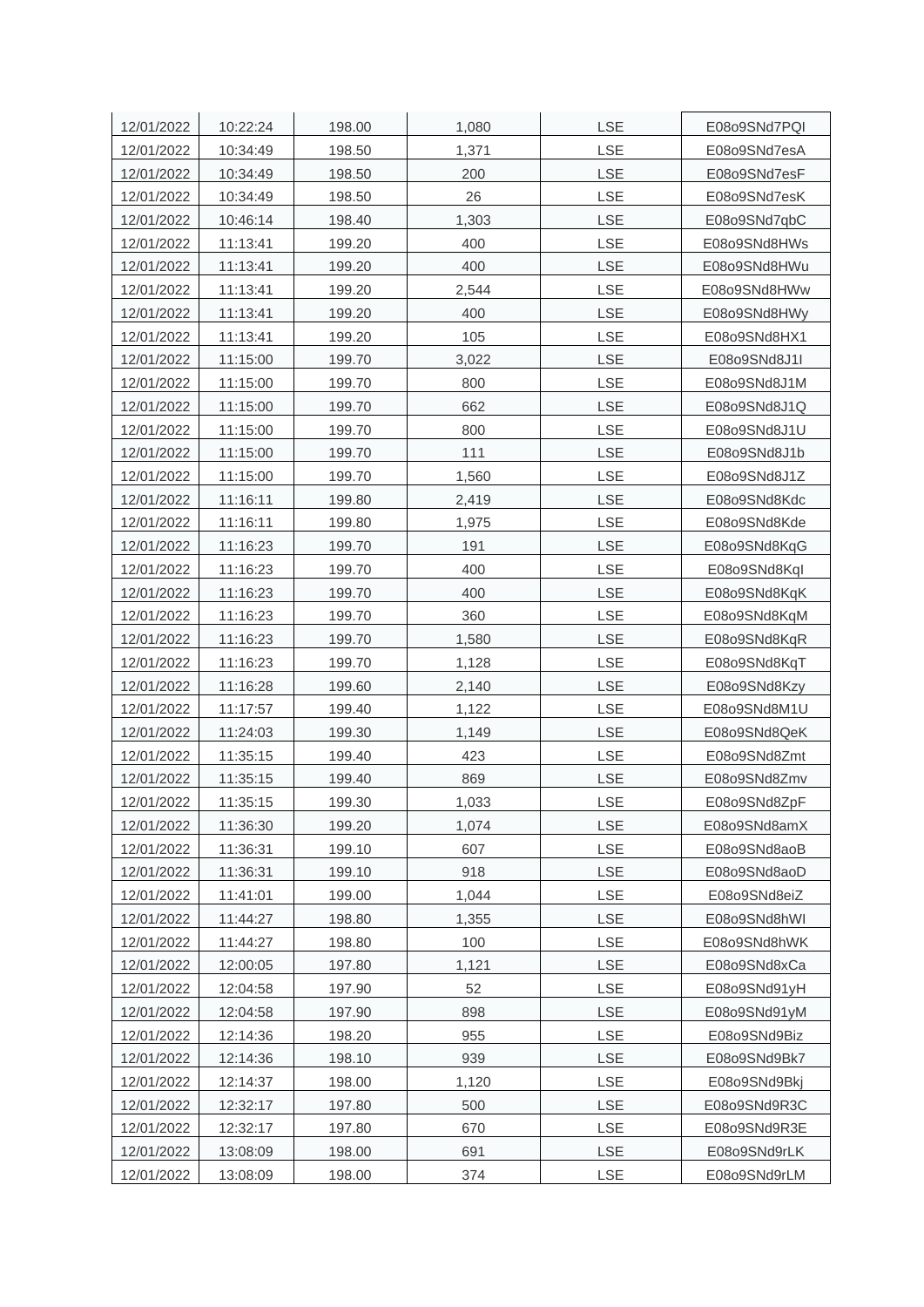| 12/01/2022 | 13:15:12 | 197.60 | 1,883 | <b>LSE</b> | E08o9SNd9wyT |
|------------|----------|--------|-------|------------|--------------|
| 12/01/2022 | 13:43:23 | 197.20 | 550   | LSE        | E08o9SNdAUib |
| 12/01/2022 | 13:43:23 | 197.20 | 964   | LSE        | E08o9SNdAUie |
| 12/01/2022 | 13:44:11 | 197.00 | 118   | LSE        | E08o9SNdAVYf |
| 12/01/2022 | 13:44:21 | 197.00 | 1,260 | LSE        | E08o9SNdAVsE |
| 12/01/2022 | 13:56:00 | 196.60 | 1,071 | <b>LSE</b> | E08o9SNdAjfe |
| 12/01/2022 | 14:12:52 | 196.30 | 285   | <b>LSE</b> | E08o9SNdB3I0 |
| 12/01/2022 | 14:16:11 | 196.30 | 733   | <b>LSE</b> | E08o9SNdB6eN |
| 12/01/2022 | 14:24:10 | 196.50 | 1,076 | LSE        | E08o9SNdBF7P |
| 12/01/2022 | 14:24:10 | 196.40 | 1,234 | <b>LSE</b> | E08o9SNdBF7w |
| 12/01/2022 | 14:24:10 | 196.40 | 277   | <b>LSE</b> | E08o9SNdBF7y |
| 12/01/2022 | 14:26:11 | 196.30 | 1     | LSE        | E08o9SNdBHlb |
| 12/01/2022 | 14:27:18 | 196.30 | 544   | LSE        | E08o9SNdBIUq |
| 12/01/2022 | 14:27:18 | 196.30 | 166   | <b>LSE</b> | E08o9SNdBIUt |
| 12/01/2022 | 14:27:22 | 196.30 | 378   | LSE        | E08o9SNdBlbP |
| 12/01/2022 | 14:27:25 | 196.20 | 418   | LSE        | E08o9SNdBle9 |
| 12/01/2022 | 14:27:25 | 196.20 | 505   | LSE        | E08o9SNdBleC |
| 12/01/2022 | 14:27:25 | 196.20 | 18    | <b>LSE</b> | E08o9SNdBleE |
| 12/01/2022 | 14:46:51 | 197.30 | 26    | <b>LSE</b> | E08o9SNdC4AK |
| 12/01/2022 | 14:46:51 | 197.30 | 1,392 | <b>LSE</b> | E08o9SNdC4AM |
| 12/01/2022 | 14:47:39 | 197.10 | 1,091 | LSE        | E08o9SNdC5wV |
| 12/01/2022 | 14:47:39 | 197.10 | 256   | <b>LSE</b> | E08o9SNdC5wX |
| 12/01/2022 | 14:47:49 | 197.00 | 1,046 | LSE        | E08o9SNdC6TA |
| 12/01/2022 | 14:52:02 | 196.80 | 1,110 | <b>LSE</b> | E08o9SNdCFaE |
| 12/01/2022 | 14:56:50 | 196.70 | 100   | LSE        | E08o9SNdCPLr |
| 12/01/2022 | 15:00:20 | 196.50 | 1,011 | LSE        | E08o9SNdCWp7 |
| 12/01/2022 | 15:00:21 | 196.40 | 1,089 | LSE        | E08o9SNdCWtL |
| 12/01/2022 | 15:14:43 | 196.40 | 79    | LSE        | E08o9SNdCz3c |
| 12/01/2022 | 15:14:43 | 196.40 | 879   | LSE        | E08o9SNdCz3h |
| 12/01/2022 | 15:14:43 | 196.40 | 118   | LSE        | E08o9SNdCz3v |
| 12/01/2022 | 15:19:12 | 196.20 | 944   | LSE        | E08o9SNdD6v3 |
| 12/01/2022 | 15:19:14 | 196.10 | 440   | LSE        | E08o9SNdD6y0 |
| 12/01/2022 | 15:19:14 | 196.10 | 2,614 | LSE        | E08o9SNdD6y2 |
| 12/01/2022 | 15:23:05 | 196.00 | 795   | LSE        | E08o9SNdDDBP |
| 12/01/2022 | 15:23:05 | 196.00 | 267   | LSE        | E08o9SNdDDBR |
| 12/01/2022 | 15:23:05 | 196.00 | 525   | LSE        | E08o9SNdDDBT |
| 12/01/2022 | 15:23:05 | 196.00 | 584   | LSE        | E08o9SNdDDBZ |
| 12/01/2022 | 15:41:44 | 195.90 | 1,152 | <b>LSE</b> | E08o9SNdDn7u |
| 12/01/2022 | 15:41:45 | 195.80 | 992   | LSE        | E08o9SNdDn9z |
| 12/01/2022 | 15:51:53 | 196.40 | 1,060 | LSE        | E08o9SNdE3To |
| 12/01/2022 | 16:05:37 | 196.30 | 1,015 | LSE        | E08o9SNdEQ8L |
| 12/01/2022 | 16:06:48 | 196.30 | 656   | LSE        | E08o9SNdET5E |
| 12/01/2022 | 16:06:48 | 196.30 | 400   | LSE        | E08o9SNdET5G |
| 12/01/2022 | 16:06:48 | 196.30 | 6     | LSE        | E08o9SNdET5J |
| 12/01/2022 | 16:07:20 | 196.20 | 1,207 | LSE        | E08o9SNdEUKO |
| 12/01/2022 | 16:07:20 | 196.10 | 518   | LSE        | E08o9SNdEUL0 |